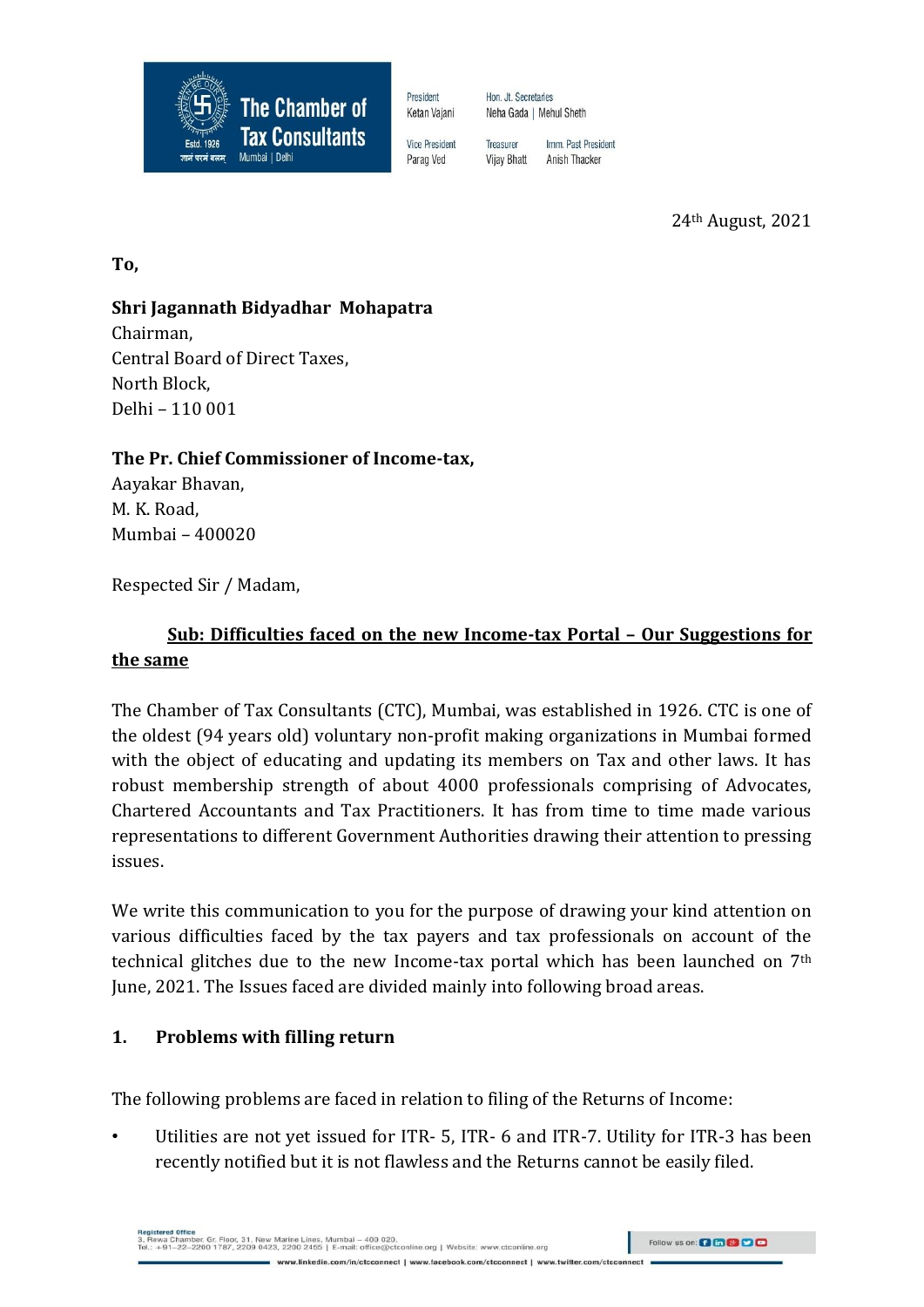

President Ketan Vajani **Vice President** 

Neha Gada | Mehul Sheth

Hon. Jt. Secretaries

Parag Ved

- Imm. Past President Treasurer **Vijay Bhatt** Anish Thacker
- Similarly, the utilities for ITR-1, ITR- 2 and ITR-4 have been notified but have many problems. For example: importing of prefilled data gives missing items and then the TAN numbers have to be filled manually.
- HUF returns cannot be filed as it keeps on giving errors.
- There is a problem with filling Returns in response to notices u/s. 148 of the Act. In some cases the e-verification is giving a problem and in some cases the site says the return is already filed when it is not actually filed. The filed returns take 24 hours to show online after filling.
- It is also observed in some cases that the acknowledgments for returns uploaded in response to notice u/s.148 are reflecting incorrect figures in the acknowledgments (ITR-V) which are not matching with the actual data uploaded.
- The TCS on LRS foreign remittance is taken as credit. However, while filing the Return of Income the system gives message that the income in TCS is not shown in the Return. It is obvious that this is not income of the assessee and hence it will not be so reflected.
- For enabling EVC through a bank account, it is now required that 'Mobile number and Email Id in e-filing profile should match with the details linked with the bank account'. This was not required in old website. In many cases bank accounts are validated, but assessee has not provided email address to its bankers, hence EVC cannot be enabled.

# **2. Problems with registration of Digital signature**

- The site requires all assessees to re-register the digital signature on the new portal. The new system is introduced, but it does not give proper guidance explaining the procedure.
- The site gave initial problems in registration, which was functioning properly for a few days but has again started giving problems to the assessee.
- The digital signature though registered on the new portal, again requires registration in some cases.
- In the last few days of the registration, uploading with digital signature was not possible as the site kept on giving the response as system error.
- In case of companies, the directors have to first register the signature in individual PAN similar for trustees of trust. This creates problems for such trusts and companies as the person may not be willing to allow his personal details to be shared to the company or trust and the whole process gets delayed as the person will first register in Individual PAN and then in companies or trusts PAN.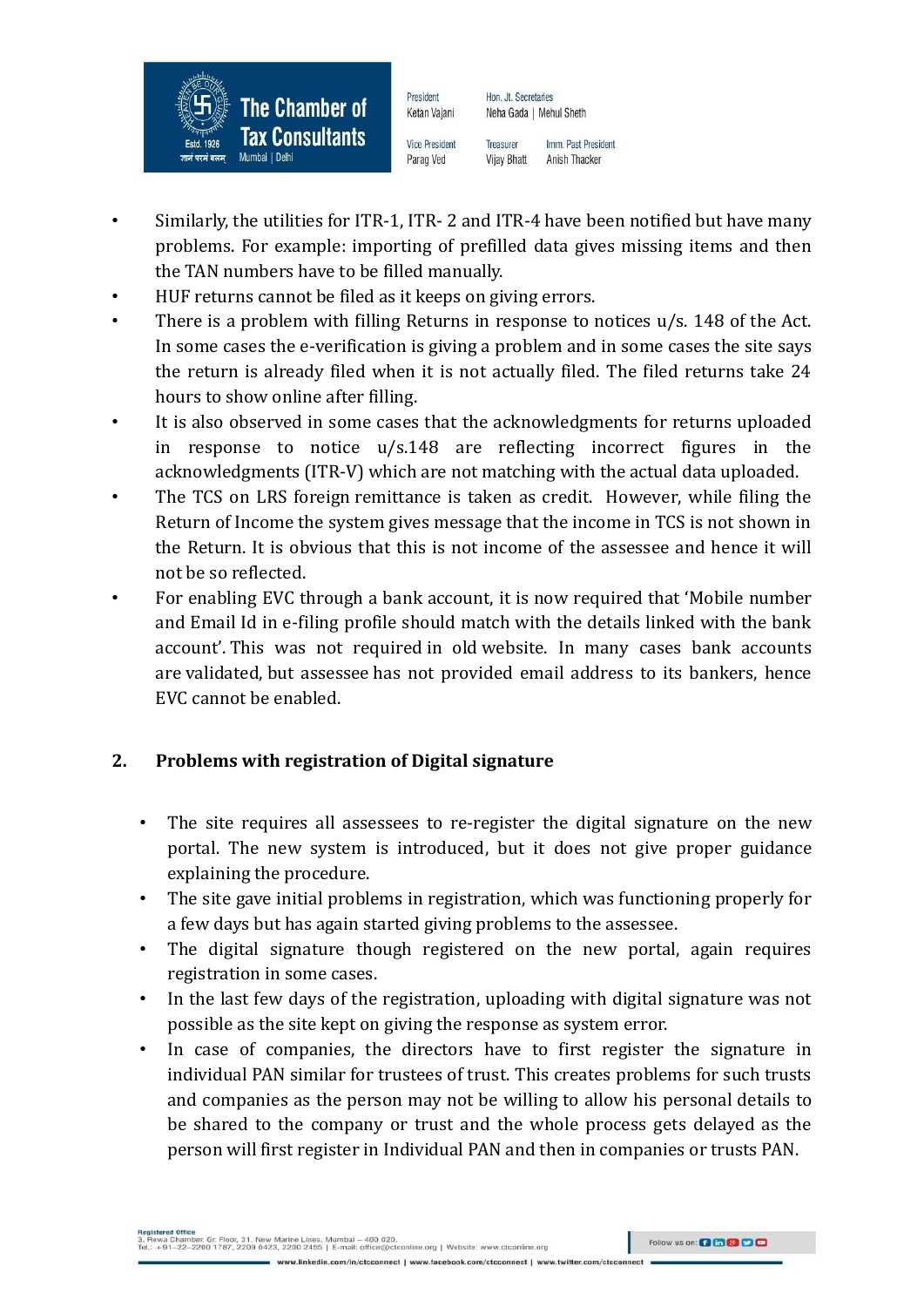

Hon. Jt. Secretaries Neha Gada | Mehul Sheth

**Vice President** Parag Ved

Ketan Vajani

President

Imm. Past President Treasurer **Vijay Bhatt** Anish Thacker

### **3. Problems with filling other forms online**

- The new website does mapping and allocates forms for each PAN. It is not possible to understand the reason behind such restriction. It would be appropriate if the tax payer is permitted to select Form which he wants to file. Mapping creates problems as the same is not done properly.
- In case of trust were Form 10A is not seen have to raise a grievance. Then the form is properly mapped. The due date of filing Form No. 10A is 31st August 2021, which is approaching fast and the trusts are finding it difficult to manage within the available time frame.
- The forms notified under VSV i.e. Form 4 could not be filed till recently. If at all some of the assessee have been able to file it, it is with great difficulty as the data saving in the website is not working all time.
- The earlier forms filed under VSV (Form 1, 2 and 3) are not visible and available for download as in the previous site. Form 5 issued earlier are not available for viewing or download.
- The extended due date for tax audit is 31<sup>st</sup> October, 2021. Utility for online submission of forms 3CD, 3CB and 3CA are not available.
- As per the CBDT circular, the Forms 15CA and 15CB which were filed manually till 15th August, 2021 needs to be again furnished online. However, the site does not permit this.

### **4. Problems with e proceeding uploads**

Now with most of the assessments, appeals and penalties being dealt under the faceless regime, many challenges are faced in this area, some of which are listed below:

- The E-proceeding tab was activated very late. In certain cases, earlier submissions are not seen. The uploading is difficult on the new website as for each submission there has to be an e-verification which was optional in the old site. The submissions take time to appear online after it is uploaded.
- In case of search assessments where assessing officer is known and the physical hearings are allowed, it is noticed that the uploaded files take many days to be available to the assessing officers who seek for a copy from the assessee for nonavailability of the uploaded submissions. This has caused us worry as in certain faceless assessments show cause is issued and upload of details are done. If the assessing officer is not able to see the submissions, then an ex-parte order might be passed though the submissions are made. The assessee will suffer huge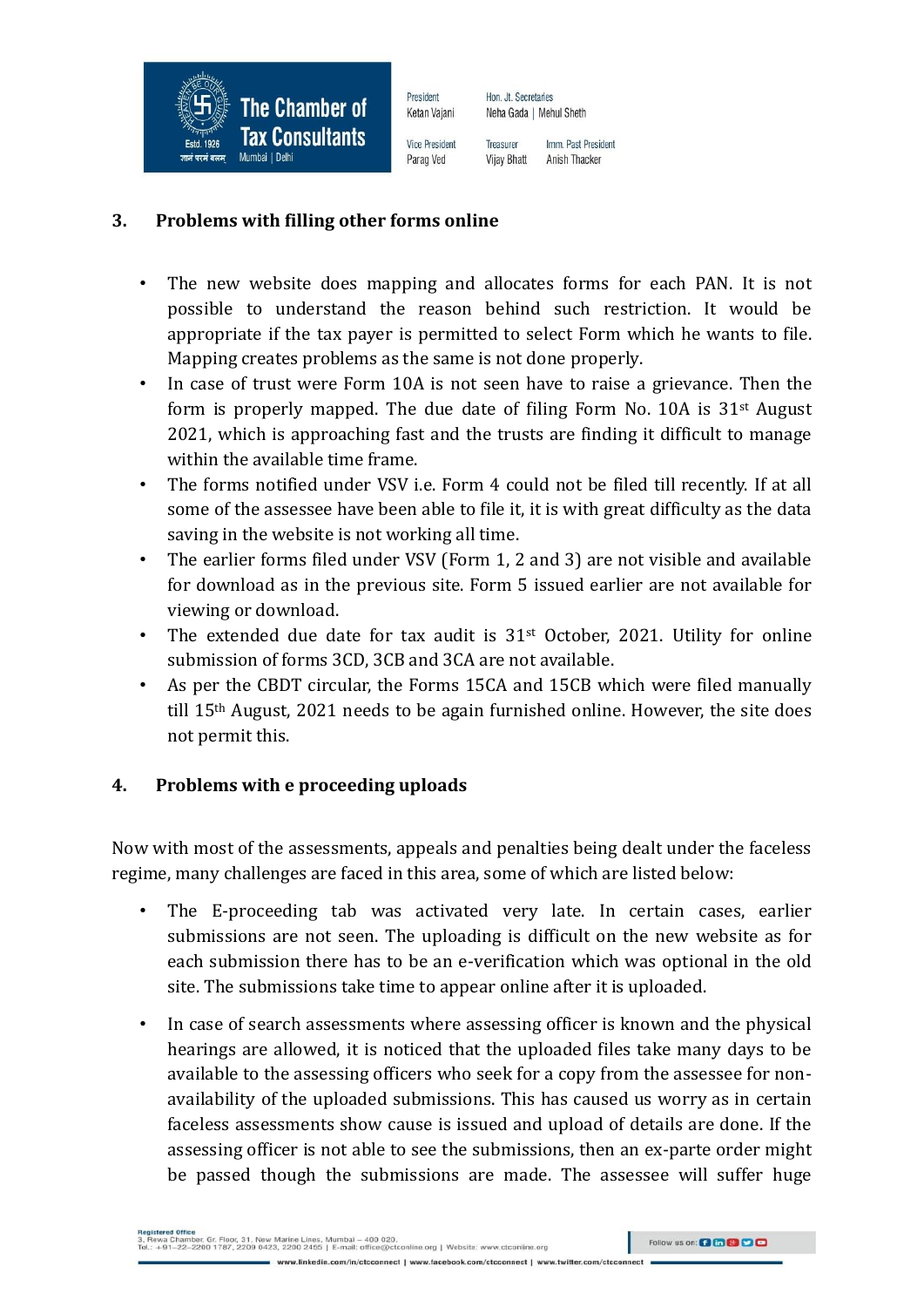

Ketan Vajani **Vice President** Parag Ved

President

Treasurer Imm. Past President **Vijay Bhatt** Anish Thacker

Neha Gada | Mehul Sheth

Hon. Jt. Secretaries

additions / disallowance for the reason of technical glitches. Our fear is not misplaced since in certain cases of faceless assessment already such orders are passed without considering the submissions of the assesse and the matters have been set aside in writs by High Courts.

- The time consumed in uploading data is much more as compared to the old site. This is likely to increase the compliance cost for the assessee.
- The restriction on the file size continues to trouble the assessees and their representatives. When a large file is to be uploaded, additional efforts are required to be made to make it squeezed in permitted size which at times results in the quality of the file and may lead to difficulty for the assessing officers to view it properly.

### **5. Problems with filling online appeals and faceless appeal proceedings**

- Appeal cannot be filed due to DIN not being available online. Recently some DIN have appeared after grievances were filed. However, filling appeal online is a nightmare.
- For the new appeals filed online, the acknowledgment and the form is seen. However, the attachments to appeal filed are not seen.
- The procedure for remand report as per Rule 46A is not clear, earlier in certain cases remand report was called for in physical hearing but now it is shifted to faceless appeal. No one knows who and how will one carry out the remand proceedings, and whether assesse will get an opportunity to rebut the remand report.

### **6. Problems with filling online re-registration of trusts**

• The form in one place seeks the details as to whether the returns for last three years are filed. If you say yes then there is no need to fill data of balance sheet.

However, the form compulsorily marks NO as the answer and does not allow you to mark YES thus leading the trust to compulsorily fill up data of balance sheets

This problem was solved after grievances were filed but the same has reappeared again and the site does not address in spite of the grievance filed.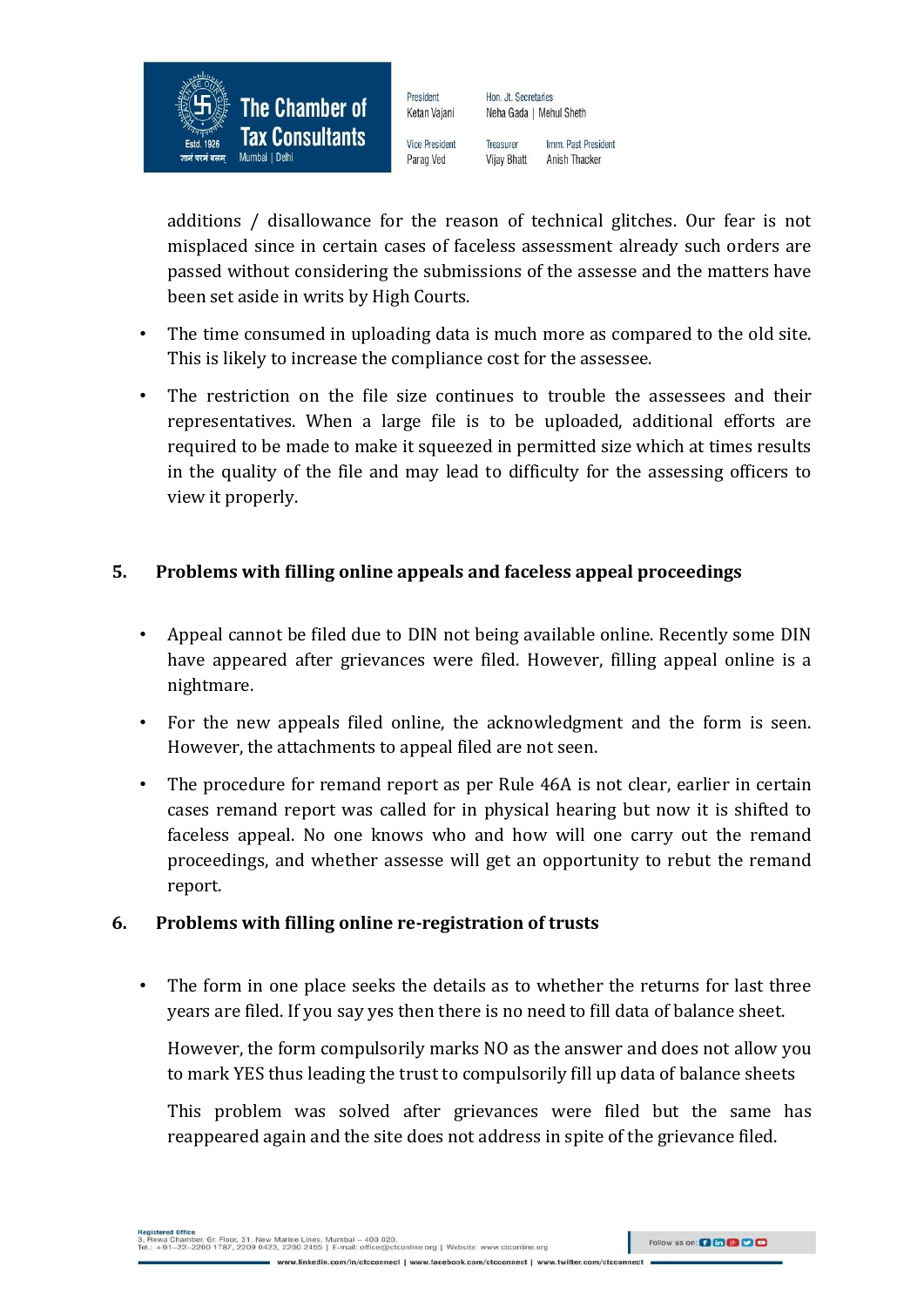

Imm. Past President Treasurer **Vijay Bhatt** Anish Thacker

Neha Gada | Mehul Sheth

Hon. Jt. Secretaries

#### **7. Features available in the old site but not available in the new site**

Certain features were available in the old website and have been very useful to the tax payers are discontinued in the new website. The list of some of such features are as under:

- The rectification TAB is not available making it very difficult as the Jurisdictional Assessing officer says the rights have not been transferred to him from CPC Bangalore. This creates difficulty for the tax payer.
- The tab to respond to notice under section 245 is not available. Thus the demands are being adjusted without assesse having right to reply to the notices issued in this regard. These results in the procedure laid down under section 245 as only theoretical.
- The outstanding demands are not seen online, making it difficult for tax payer to know what the outstanding demand is and also to respond to the same.
- Downloading any document from the site is a problem, Downloads are possible only with luck. This creates various obvious difficulties for the assessee.
- Filling form 61A (under section 285BA) is also creating various difficulties. The said form has penalty of Rs. 500 per day which will be again an additional burden for the taxpayers for the glitches of the website.

#### **Recommendations**

Considering the above difficulties, we sincerely request that the CBDT shall take appropriate measures to address all the above issues at the earliest. In particular, we suggest and request for the following remedies / reliefs:

- There is an urgent need to extend the dates of filling Returns, the Tax Audit Reports and also the Transfer Pricing Reports to a suitable date so as to allow reasonable time for the tax payers and professionals to comply with the statutory due dates.
- The assessing officers / National Faceless Assessment Centre may please be directed to not pass ex-parte orders hastily without verifying as to whether the reply is filed but stuck in technical glitches. The date for assessment may also need to be extended if the site is not working.
- Provide clarity in filling of appeal and condone all delays in filling appeal due to the website problems. CBDT shall come out with a circular to this effect taking